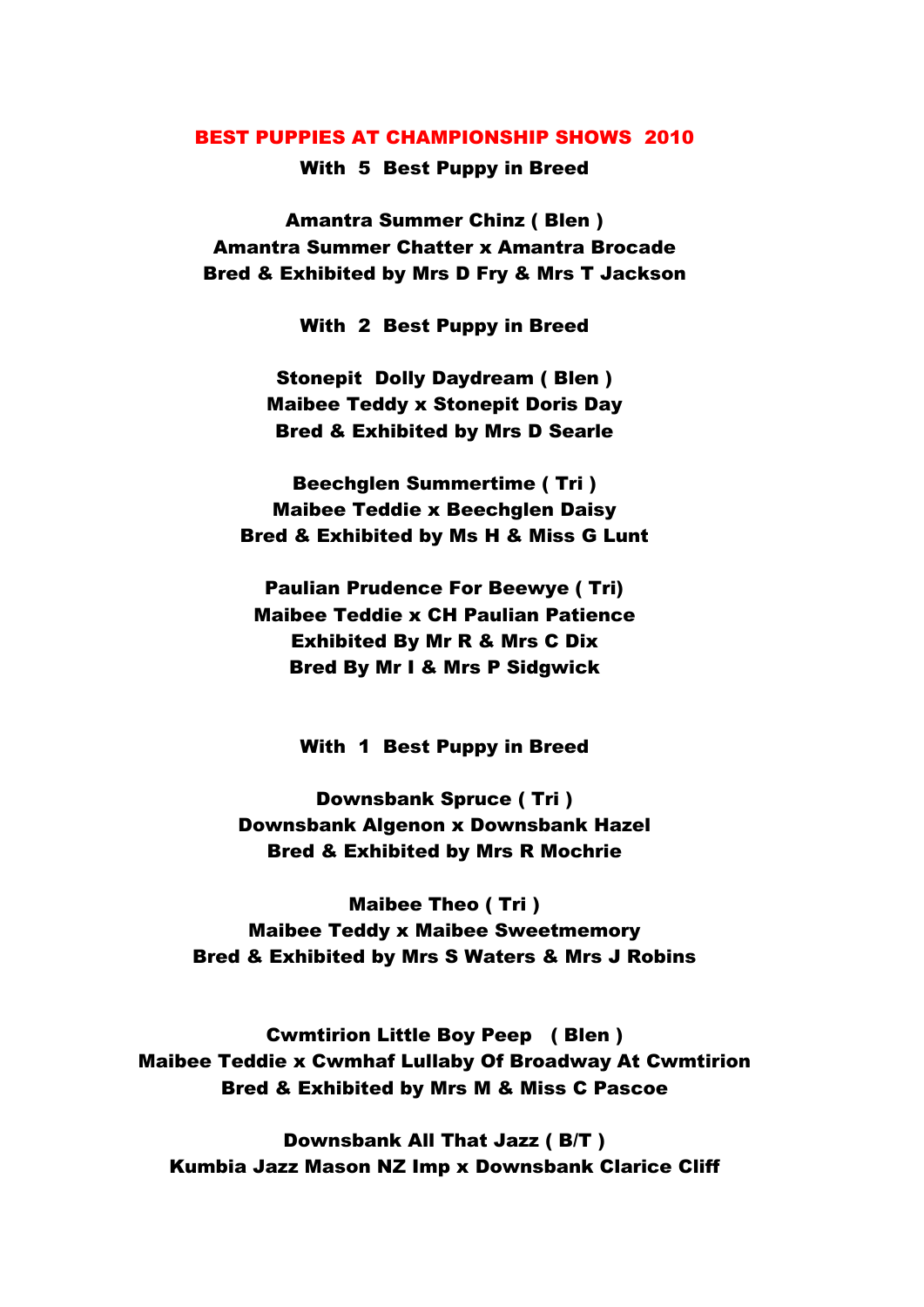## Bred & Exhibited by Mrs R Mochrie

Hedras Chocolate Fudge Von Tabersome ( B/T ) Ch Hedras Chocolate Box x Hedras Chocolate Heaven Exhibited By Mrs D Taberner Bred By Mrs I Askins & Mrs M Kendall

Penemma Sweet Dream ( Blen ) Maibee Teddy x Rytonian Snowdrop Of Penemma Bred & Exhibited By Mr I Willey & Miss C Siddle

Maibee Anya at Simannie ( Blen ) Ch Maibee Bittersweet x Maibee Stage Struck Exhibited by Mrs S Byers Bred By Mrs S Waters & Mrs J Robins

Othmese Celtic Harvey ( Blen) Othmese Celtic Hester x Cofton Figaro Von Tovarich Exhibited By Mr T & Mrs C Hardiman Bred By Mr R Smith & Mr J Blewitt

Fire Fly Efon Cofton ( Blen) Cwmhaf Along Fifth Avenue To Cofton x Cofton Bop To The Top Exhibited By Mr R & Mrs R Baker Bred By Mr M & Mrs K Austin

> Downsbank Glimpse Of Gold ( Blen) Downsbank Joshua x Downsbank Tilly Kettle Bred & Exhibited By Mrs R Mochrie

Lorphil Black Beauty ( B/T) Tucherish Sundance JW x Lorphil Copper Sunbeam Bred & Exhibited by Mrs L Gillhespy

Amantra Topaz ( Tri) Amantra Carte Blanche For Ouzlwell x Amantra Charnette